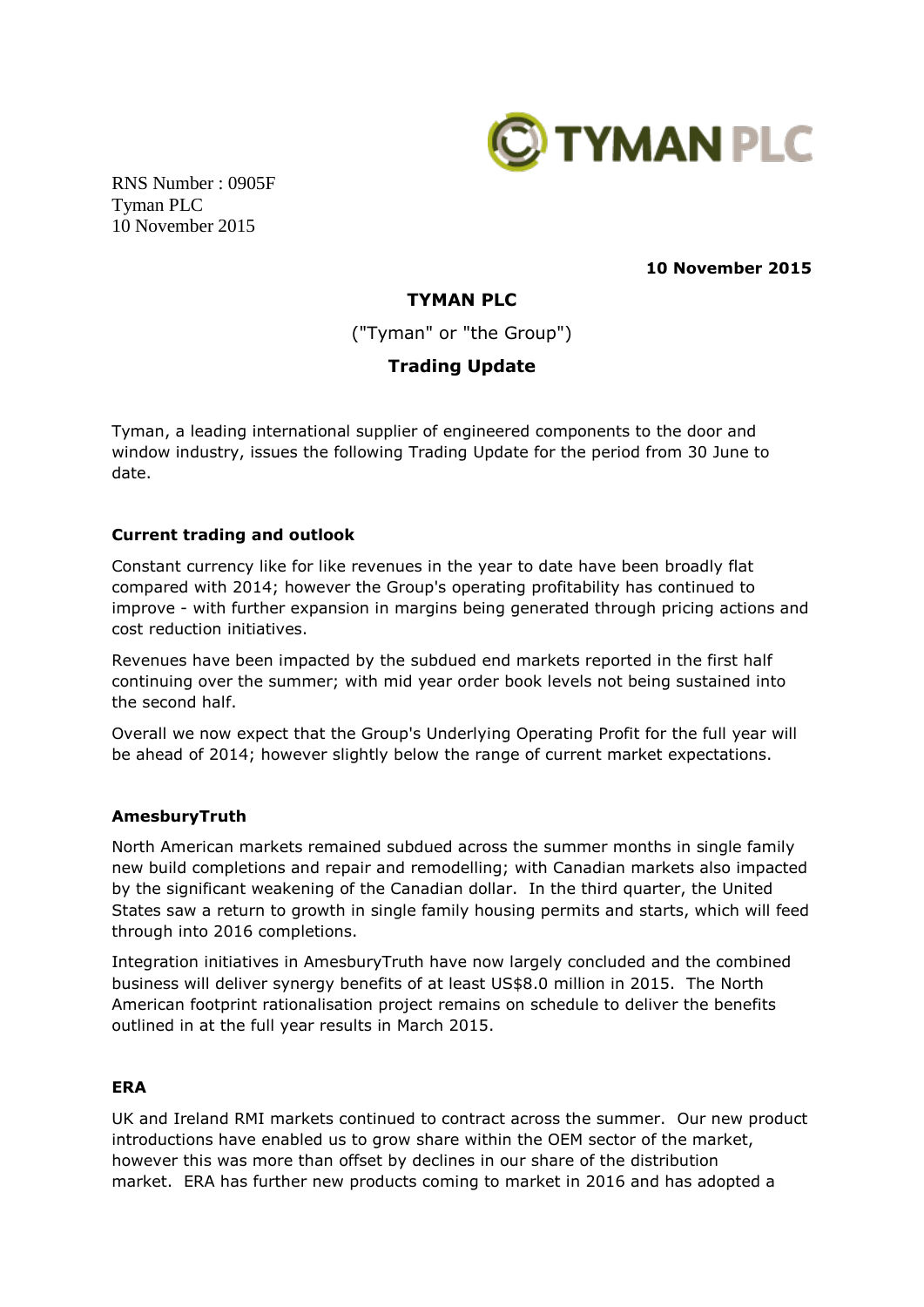more structured approach to the distribution sector that will enable it to regain and grow market share.

## **Schlegel International**

Trading conditions for Schlegel International in the period remained generally challenging as expected; however Western Europe, Southern Europe and the Nordic regions were stronger across the summer than in 2014.

While the Brazilian markets remain slow, our business continued to perform well and to make a meaningful contribution to the Division. Our Australasian businesses saw encouraging trading during the period with continued growth in Truth product sales.

## **Closure of Barcelona pile manufacturing plant**

Since the half year the Group has announced the closure of the Schlegel International pile manufacturing plant located in Barcelona, Spain with production being relocated to the Division's other European pile manufacturing facility located in Newton Aycliffe, United Kingdom. Cash costs of closure and relocation to be incurred in 2015 and 2016 are estimated at approximately Euro 6.0 million.

The closure is expected to be completed in Q3 2016 when the current lease expires.

#### **Financial position**

The Group retains a strong and flexible balance sheet with good cash generation in the year to date. Leverage at 31 December is expected to be slightly below the Group's core year end target range of 1.5 to 2.0x net debt: Underlying EBITDA.

As announced on 7 September 2015, the Group sold its steel reinforcer business, EWS, for a net cash consideration of approximately £7.25 million with the proceeds retained within the Group.

## **Louis Eperjesi, Chief Executive of Tyman, commented:**

"The period since the half year has seen continued subdued markets across the majority of our geographies however, despite little volume growth, our profitability and cashflow have continued to expand, demonstrating the resilience of our self help model.

"While we expect these generally challenging market conditions will persist into 2016, we remain optimistic about the medium term prospects for markets in each of our Divisions and will continue to implement our market share, pricing and efficiency initiatives to improve and grow the business."

#### **Enquiries:**

**Tyman plc**

Louis Eperjesi

020 7976 8000